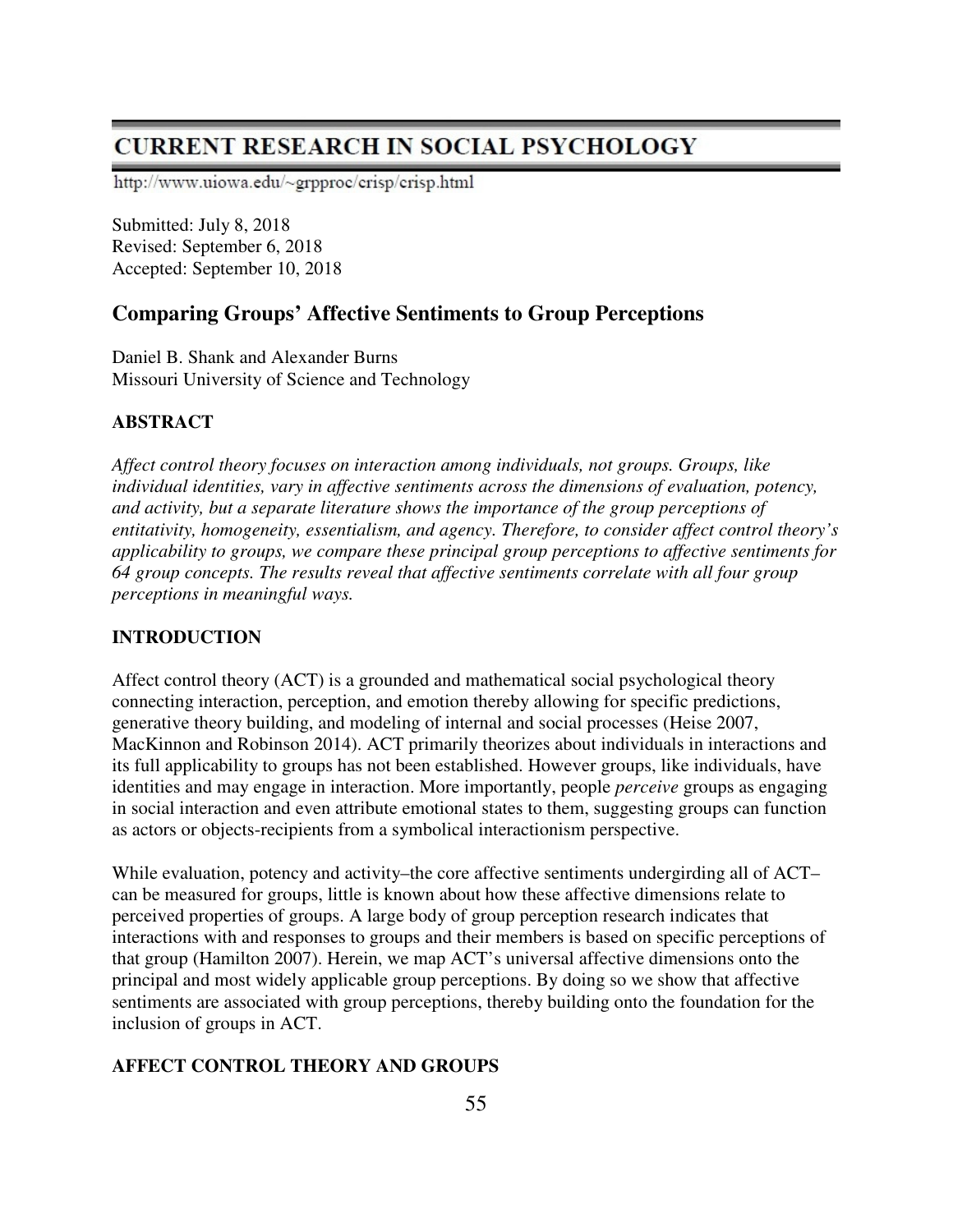Most ACT research on groups focuses on group stereotypes and affective sentiments. Canadian regional stereotypes codified as sentiments predict intergroup interactions and affective impressions (MacKinnon and Bowlby 2000). Similarly, across variety of stereotyped groups ACT predicts and receives support for behavioral and emotional reactions both similar to and different from the stereotype content model (Rogers, Schröder and Scholl 2013). Furthermore, the affective sentiments of stereotyped groups vary wildly among cultures based on those culture's values and behavioral expectations, but reveal considerable consensus within cultures (Schröder et al. 2013). Since ACT models interactions as occurring between individuals who possess identities, group-level stereotypes also exert influence through the situational assignment of identities along with their affective meaning (Morgan 2018).

In the only ACT study of groups-as-actors, the theory accurately predicts cooperative versus conflict events and somewhat accurately predicts behavioral domination among countries in the Middle East (Heise and Lerner 2006). This was done under the assumption that Middle Eastern leaders, as individuals, embodied their countries, as groups. Other ACT research models or predicts individual interaction within groups such as juries (Heise 2013), corporations (Francis and Heise 2008, Schneider 2002), support groups (Francis 1997), and religious groups (Smith-Lovin and Douglass 1992). In sum, the extant ACT research on groups focuses on individuals within them, group stereotypes, or country-to-country interaction, with no research in ACT systematically focusing on a diverse sample of types of groups and general perceptions of them.

#### **AFFECTIVE DIMENSIONS**

The affective dimensions of evaluation, potency, and activity (EPA) are critical to our understanding of many social phenomenon including communication, shared understanding, defining situations, human adaptation, and instinctual learning (Scholl 2013). *Evaluation*, ranging from bad to good, can reflect differences in morality, social warmth, pro-sociality, or status. *Potency*, measuring from weak to strong, can refer to controlling resources, coercive power, physical strength, size, or social influence. *Activity*, from inactive to active, reflects liveliness or energy including physical movement, loudness, youthfulness, intensity, and arousal. Sentiments are measured on these three dimensions using semantic differentials–numbered scale with two linguistic polar opposites–which have been shown as reliable and effective way of measuring affective meaning (Heise 2010, Osgood, Suci and Tannenbaum 1957). Outside of ACT, many other theories use some or all of these dimensions to measure emotion, cognition, communication, behavior or social interaction (Scholl 2013).

These dimensions are fundamentally important because they reflect our primary way of processing the affective meaning of our social world and guide us in daily life (Robinson and Smith-Lovin 2006). They explain variance among language concepts and activate specific regions of the brain (Skrandies 2011), yet are highly stable within a language-culture and across time (Osgood, May and Miron 1975). Additionally, concept dictionaries with sentiment averages for a specifically language-culture have been collected for the USA, Canada, Japan, Germany, North Ireland, India, China, Egypt (MacKinnon and Robinson 2014) and Morocco, further strengthening the cross-cultural validity of these sentiments.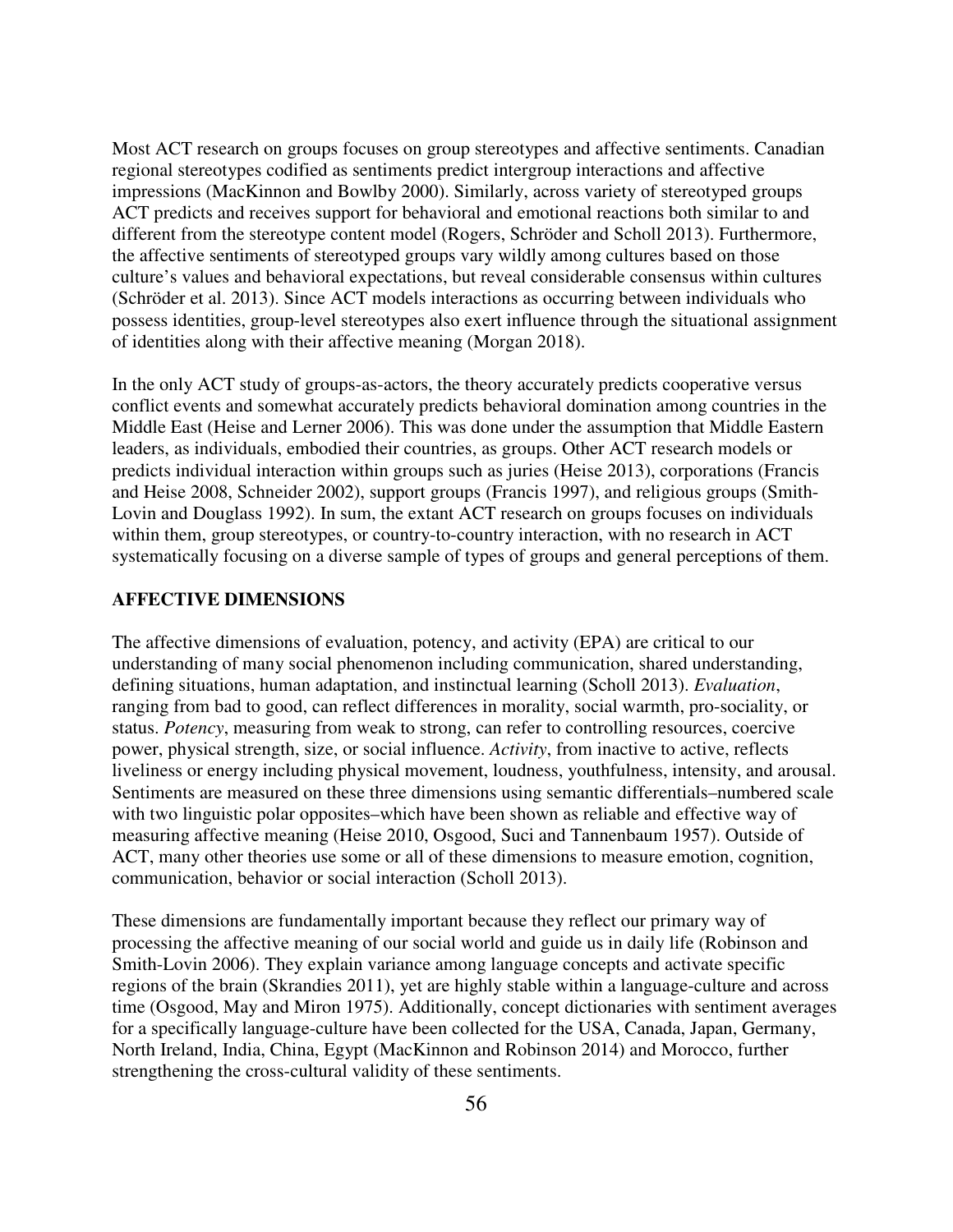### **GROUP PERCEPTIONS**

Recent group perception research has been guided by four concepts that are fundamental to perceptions of all groups: homogeneity, essentialism, agency, and entitativity (Hamilton 2007). Cohesiveness, stability, permeability, duration, size, hierarchy, leadership, and importance are also perceptual properties of groups, but are difficult to accurately perceive from an external perspective and may not apply to all group types (e.g., duration and permeability make little sense for social categories, such as races). Furthermore, many of these concrete properties mentioned can be encompassed by the broader, and more abstract, perceptions of homogeneity, essentialism, agency, and entitativity (Hamilton 2007, Lickel et al. 2000). Therefore, these four properties are to group perceptions research what evaluation, potency, and activity are to ACT.

Homogeneity is the perceived sameness of a group, including members sharing similar characteristics (Hamilton 2007). A football team, for example, is very homogeneous because the members are large, young, and physically fit males who likely love the sport. Meanwhile landlords have fewer similarities as a group, save their owning and renting property.

Essentialism relates to an innate essence that is difficult to alter, thereby distinguishing groups as natural and artificial (Hamilton 2007). Plants, animals, and rocks have inherent properties that make them natural groups, while human creations like tools, art, and social categories are artificial. However, even though social groups are artificial categories, people often perceive them as natural (Haslam, Rothschild and Ernst 2000). Being highly essential means perceivers make more inferences about the group and members cannot easily change membership (Hamilton 2007). Examples include racial/ethnic groups like Black or Hispanic, since members cannot change their race or ethnicity easily and people make judgments about members of those groups based on "assumed" inherent traits (Spencer-Rodgers, Hamilton and Sherman 2007). In contrast, a group like video gamers lacks essentialism because their common trait of playing video games can be stopped and perceivers make fewer inferences based on it.

Agency is the perceived ability of a group to influence the world, accomplish goals, and produce change (Hamilton 2007). The company Apple is very agentic because they have many devoted employees and large amounts of resources to pursue its goals. Conversely the United States government has been criticized as slow to change and act despite its grand size and power. People often ascribe agentic actions and the resulting responsibility to groups such as corporations (Rai and Diermeier 2015).

Entitativity measures how much a group is perceived *as a group* (Campbell 1958, Hamilton 2007). A rock band is often entitative because of the importance to its members and fans, the similarity, common activities, and common outcomes of the band members, and their close bonds to one another. A line at the bank has none of those things (Lickel et al. 2000). Entitativity has been found to correlate well with all three of the previous concepts in addition to common fate and continuance (Campbell 1958, Lickel et al. 2000, Spencer-Rodgers, Hamilton and Sherman 2007).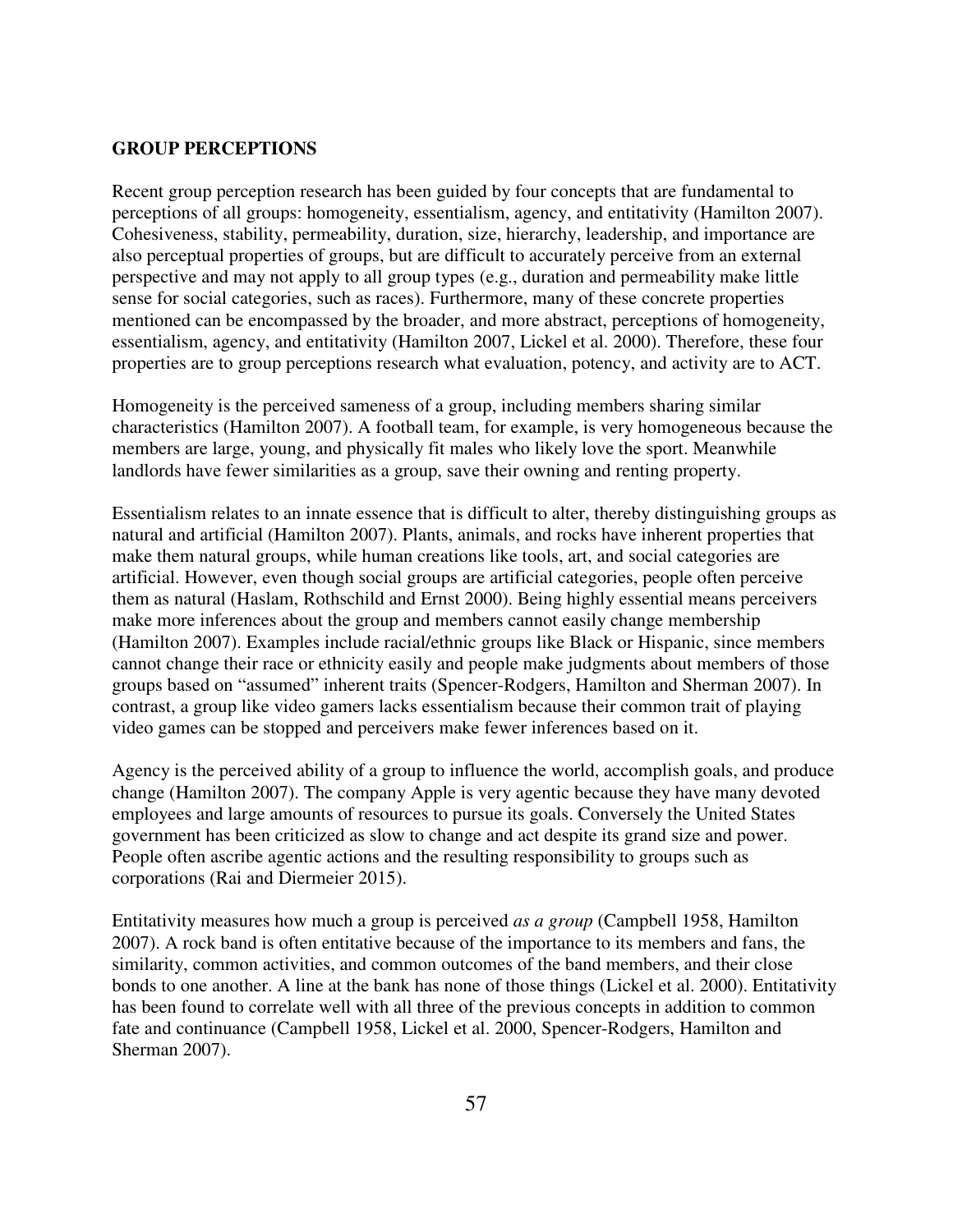The four perceptions are each distinct concepts, but often are operational, redefined, or empirically found to be related. Homogeneity and entitativity usually correlate (Hamilton 2007), but some studies find that this relationship can be weakened or eliminated (Hamilton, Sherman and Rodgers 2004, Lickel et al. 2000). Likewise, some researchers consider entitativity to be a part of essentialism (Haslam, Rothschild and Ernst 2000, Rothbart and Taylor 1992), while others use them as different measures (Campbell 1958, Hamilton, Sherman and Rodgers 2004). Agency is sometimes considered a part of entitativity (Hamilton 2007), but empirically it is often separated (Spencer-Rodgers, Hamilton and Sherman 2007). To our knowledge, no one has directly compared group perceptions and affective sentiments.

# **METHODS**

### **Group Concept Selection**

We conducted a pilot test to obtain preliminary EPA ratings on 170 group concepts which included four different group types (Lickel et al. 2000). (1) Primary or social groups are relatively small semi-permeable groups important to their members because they give a sense of belonging. (2) Task groups are small, short-lived, and primarily differ from social groups in their goal orientation and higher permeability. (3) Categories are large impermeable identifying groups that include members with similar traits, but do not regularly interact. (4) Collectives or loose associations are groups of people in close proximity, often by chance, making them highly permeable and short-lived.

We selected 56 group concepts from the pilot test which varied in group type and affective sentiment and then added in the 8 groups from Spencer-Rodgers, Hamilton and Sherman's study 2 (2007). We classified many of these 64 as representing multiple group types (Lickel et al. 2000) including 9 primary (e.g., *An Estranged Family*), 11 primary/task (e.g., *A Role Playing Group*), 9 task (e.g., *A Firing Squad*), 7 task/categories (e.g., *Walmart Greeters*), 13 categories (e.g., *Newborns*), 6 categories/collectives (e.g., *Nursing Home Patients*) and 9 collectives (e.g., *Strip Club Customers*; see Appendix B for full list).

#### **Procedure and Measures**

Our online survey included demographic questions, instructions on EPA slider rating, followed by 20 of 64 randomly picked concepts. For each concept, there were three randomly ordered and oriented EPA sliders (e.g., *bad, awful* (-4) to *good, nice* (+4)) followed by four nine-point group perception questions (-4 to +4; Appendix A) taken from Spencer-Rodgers, Hamilton and Sherman (2007: study 2). Participants were instructed to mark "Skip/I don't know this concept" as applicable.

#### **Participants and Exclusions**

We recruited 169 participants from Amazon Mechanical Turk who rated at least 60% of the concepts and had lived in the US the majority of their lives. From this dataset we removed 14 extreme inattention cases following previous ACT procedures (Heise 2010, Shank and Lulham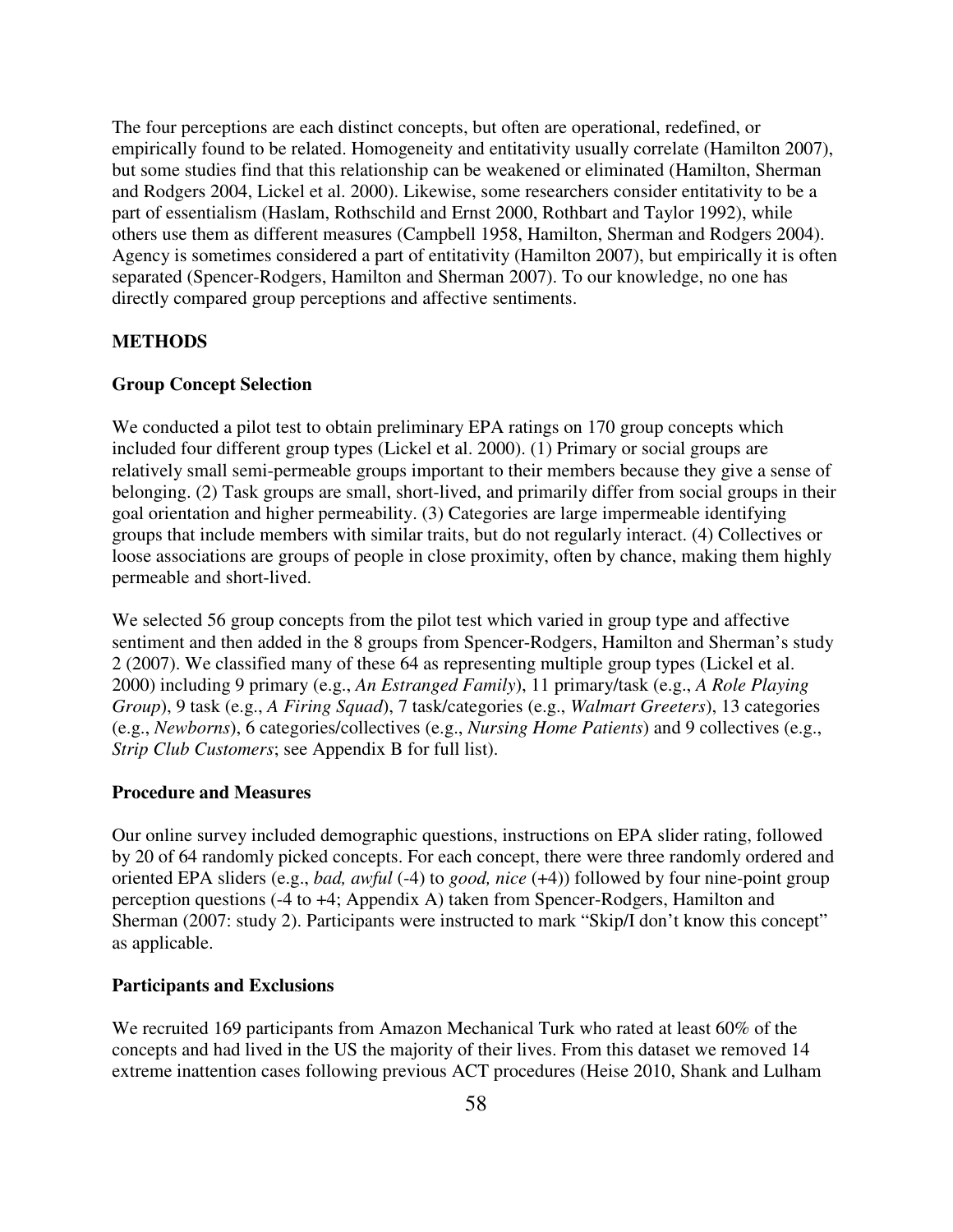2017): 1 case for a polarity of  $\lt$ .6 (nearly all ratings were near 0), 1 case for all correlations among of evaluation, potency, and activity exceeding .9, and 12 cases for making 90% or more (usually 100%) of their ratings using exclusively the right or left side of the slider. The final 155 participants rated each concept an average of 46.75 times (see Appendix B for values).

# **RESULTS**

#### **Sample Distributions and Relationship to Group Types**

The group concepts were distributed in affective space with  $39.1\%$  (25) rated as bad, 43.8% (28) rated as weak, and 32.8% (21) being rated as inactive, and low positive sample means for evaluation, potency, and activity (Table 1). ANOVAs predicting differences in EPA by the seven group types/multitypes indicated no significant differences (Fs $(6,57) \le 1.71$ , ps $\ge 136$ ) and ANOVAs with dummy-variables for each of the four types also showed no significant differences (Table 2; task groups were marginally more potent: .57 vs. -.02). Based on this, we conclude that our concept set is appropriate for considering the relationship between affective sentiments and group perceptions.

|                                             | Table 1: Means, standard deviations, and minimum and maximum with concepts for |
|---------------------------------------------|--------------------------------------------------------------------------------|
| affective sentiments and group perceptions. |                                                                                |

|              | Mean   | <b>SD</b> | Minimum                           | Maximum                |
|--------------|--------|-----------|-----------------------------------|------------------------|
| Evaluation   | .14    |           | 1.70 -3.41 A Sex Trafficking Ring | 2.46 A Volunteer Group |
| Potency      | .23    |           | $1.31 -3.02$ Newborns             | 2.53 A Firing Squad    |
| Activity     | .58    |           | 1.45 -2.61 Nursing Home Patients  | 3.09 An Angry Mob      |
| Entitativity | 1.12   |           | 1.10 -2.22 Estranged Friends      | 3.06 A Family          |
| Homogeneity  | .73    |           | $.86 - 2.02$ A Hung Jury          | 2.30 A Cult            |
| Essentialism | $-.05$ |           | 1.28 -2.10 Telemarketers          | 3.32 A Family          |
| Agency       | .46    |           | $1.39 - 2.19$ Newborns            | $2.91$ A Jury          |

**Table 2: F(1,59) statistics from ANOVAs of group type dummy variables on affective sentiments and group perceptions.** 

|             | Evaluation | Potency       | ctivity | Entitativ<br>Ę | Homogeneity | Essenti<br>ialism | gency   |
|-------------|------------|---------------|---------|----------------|-------------|-------------------|---------|
| Collectives | .05        | 1.36          | 1.87    | 1.28           | .30         | 1.68              | .05     |
| Categories  | .14        | 2.32          | .03     | .01            | 1.97        | .02               | .47     |
| <b>Task</b> | .08        | $3.43\dagger$ | 1.86    | $3.12\dagger$  | .66         | 13.52***          | $4.24*$ |
| Primary     | .05        | 1.02          | .59     | 3.68†          | 7 99**      | .24               | .98     |

*\*\*\*p≤.001, \*\*p≤.01, \*p≤.05, †p≤.1* 

*Note: The models use all four group types and do not have a reference category due to nonmutual exclusivity of group types.*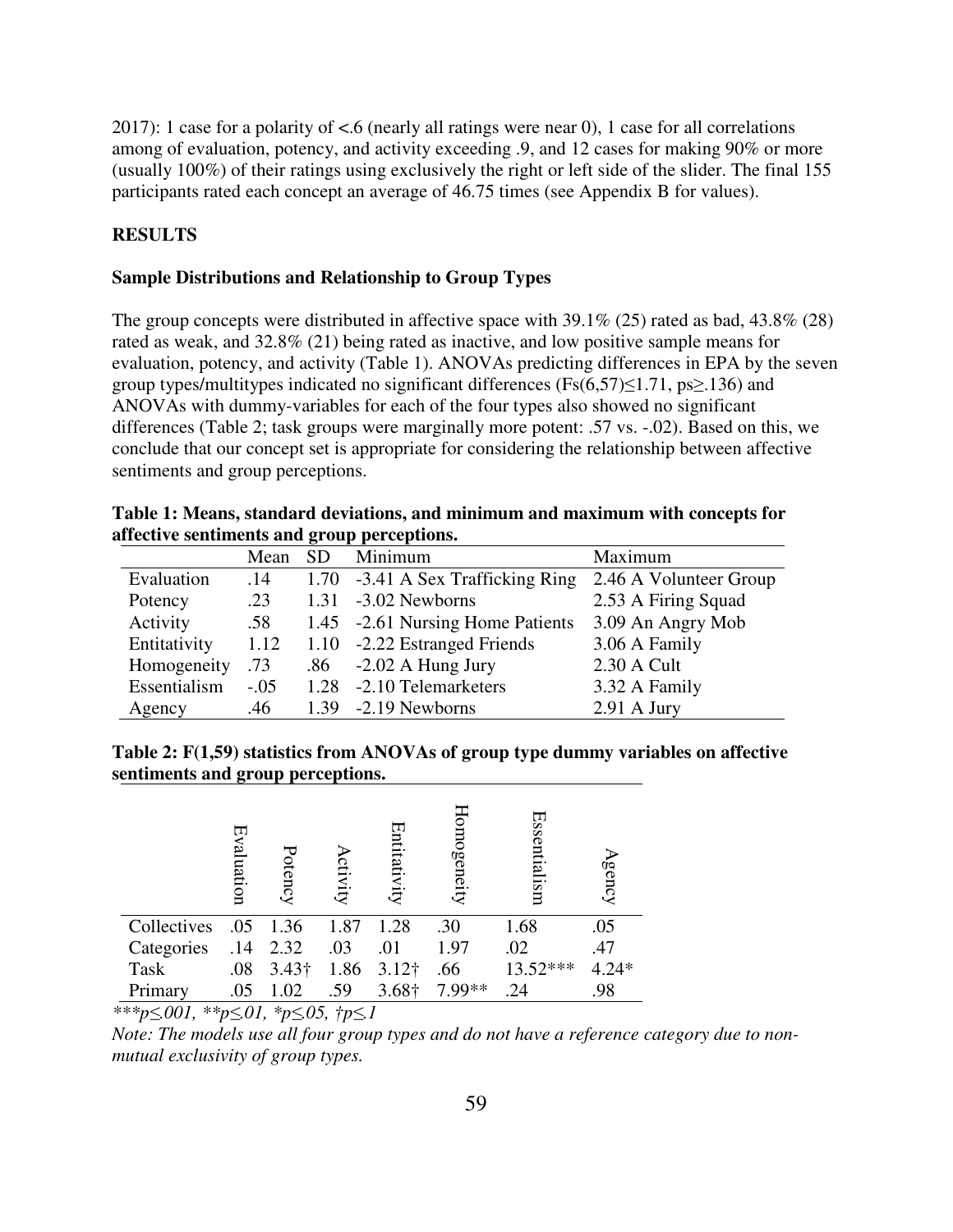Since the concepts were selected based on EPA distributions, group perceptions were less distributed than EPA with 17.2% (11) being less entitativity, 18.8% (12) more heterogeneous (negative homogeneity), 53% (34) artificial (negative essentialism), and 35.9% (23) less agentic (means in Table 1). Likewise, an ANOVA of the seven group type/multitypes revealed that entitativity (F(6,57)=2.41, p=.039) and essentialism (F(6,57)=2.57, p=.039) different between types. An ANOVA with dummy variables for each type (Table 2) indicated that primary groups were perceived as more homogeneous (1.11 vs. .54) and that task groups were perceived as less essential (-.66 vs .40) and more agentic (.94 vs. .11). Additionally, primary and task groups were both perceived as marginally more entitative (1.55 vs. .92 and 1.40 vs. .92, respectively). As expected, group perceptions are tied closely to the group type whereas affective sentiments are more universal across group types.

# **Do Affective Sentiments Correspond to Group Perceptions?**

Conducting a correlations of means between affective sentiments and group perceptions (Table 3: shaded above the diagonal), we found that evaluation correlates with essentialism, potency correlates with entitativity and agency, and activity correlations with entitativity, homogeneity, and agency, covering all affective sentiments and group perceptions. Additionally, we conducted correlations between affective sentiments and group perceptions across all concepts, but at the individual rating level as group perceptions are often conceptualized as individual attributions or impressions. Essentially, this shows whether individuals correspond in their rating of affective sentiments and group perceptions. This analysis (Table 3: shaded below the diagonal) revealed the same pattern of positive correlations (bolded), albeit with lower values, suggesting that there is more variation at an individual level then at the cultural level.

|              | Evaluation | Potency | ctivity  | Entitativity | Homogeneity | Essentialism | gency     |
|--------------|------------|---------|----------|--------------|-------------|--------------|-----------|
| Evaluation   |            | $-124$  | $-.253*$ | .209†        | $-.061$     | $.611***$    | .048      |
| Potency      | .031       |         | .494 *** | $.472***$    | .172        | $-.134$      | .897***   |
| Activity     | $-166$     | .366    |          | $.375***$    | .319**      | $-149$       | $.473***$ |
| Entitativity | .111       | .226    | .217     |              | $.587***$   | $.336**$     | $.613***$ |
| Homogeneity  | .005       | .084    | .146     | .454         |             | .209†        | $.256*$   |
| Essentialism | .329       | .015    | $-.022$  | .314         | .253        |              | .042      |
| Agency       | .108       | .621    | .305     | .374         | .195        | .139         |           |

#### **Table 3: Correlations of affective sentiments to group perceptions**

*Above the diagonal, concept-level correlations.*  $N = 64$ *.*  $**p \le 001$ *,*  $**p \le 01$ *,*  $*p \le 05$ *,*  $/p \le 1$ *. Below the diagonal, individual-level correlations across all concepts. Significance is not reported because N ≈ 9920 depending on missing individual values. Note: Shaded boxes are the correlations of interest and bolded terms of the significant ones at the concept-level.*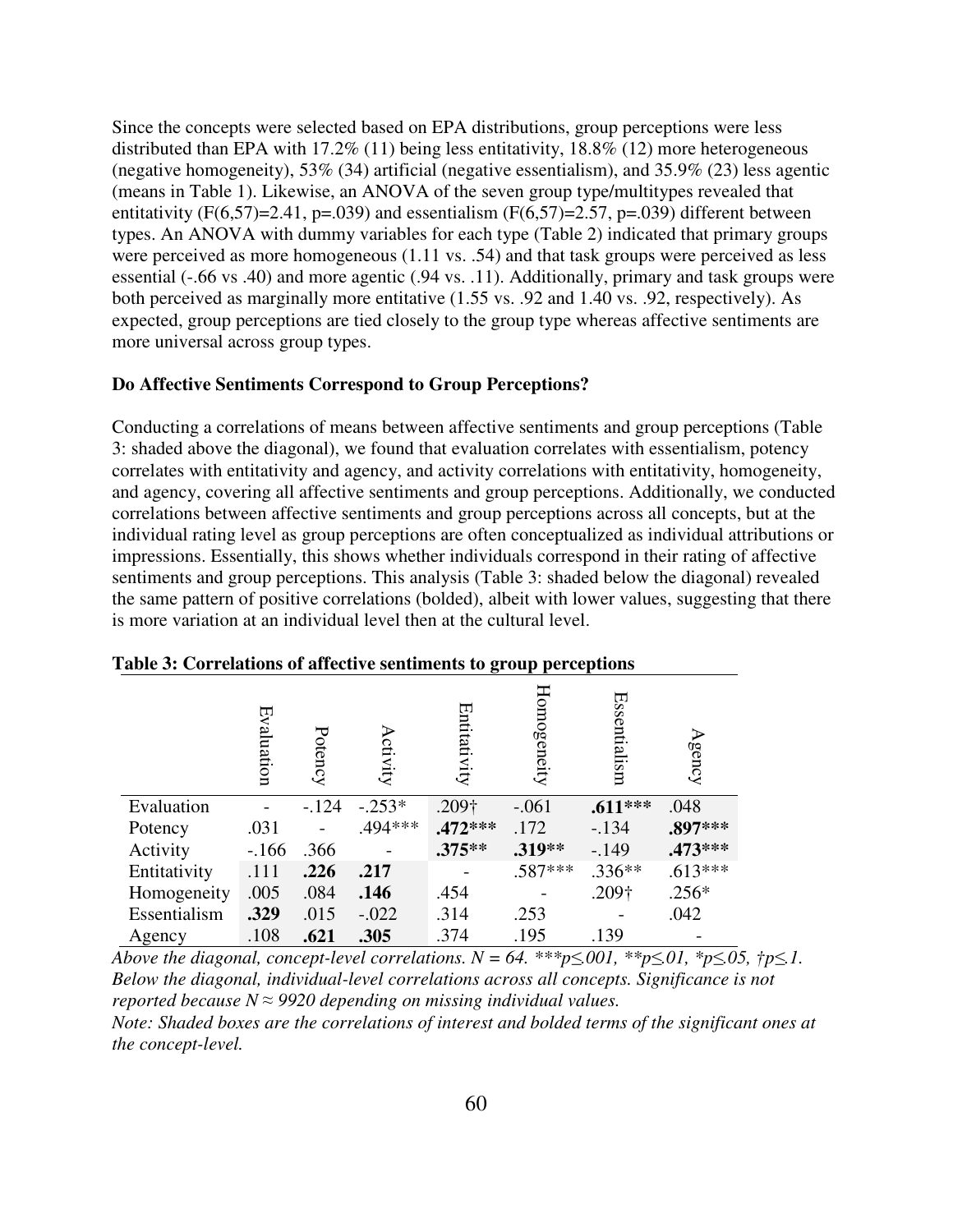Evaluation and activity have a low negative correlation and potency and activity have a moderate positive correlation (Table 3), as would be expected (Heise 2010). Likewise, entitativity was positively correlated with all three other group perceptions which are sometimes considered subfactors of entitativity (Spencer-Rodgers, Hamilton and Sherman 2007). Homogeneity and agency were also correlated, suggesting those groups that have more diversity are able to act less forcefully, at least in this sample.

#### **Do Affective Sentiments Predict Group Perceptions?**

Since people rely on affective sentiments to interpret and perceive the world, the affective sentiments of groups may undergird group perceptions. Therefore we conduct a regression (Table 4) to interpret how affective sentiments predict group perceptions, with the caveat that causality cannot be determined from correlational survey data. Evaluation, potency and activity each increase entitativity: the better, stronger, and livelier an aggregate of people appears, the more it is perceived to be a group. Additionally, livelier groups appear more homogeneous. Perceiving a group as good is associated with perceiving it as natural or having essential qualities. While evaluation has a small positive effect on agency, the coefficient for potency indicates that general perceived power and ability to take action are closely aligned. Finally, the R-squares indicate that affective sentiments do not adequately explain homogeneity, explain some of entitativity and essentialism, and, because of potency, nearly completely explain agency of groups.

|                | Entitativity | Homogeneity | Essentialism | Agency  |
|----------------|--------------|-------------|--------------|---------|
| Constant       | $91***$      | $62***$     | $-12$        | $.18*$  |
| Evaluation     | $.21**$      | .O I        | $.46***$     | $.15**$ |
| Potency        | $.32***$     | O I         | $-.08$       | .93 *** |
| Activity       | $.21*$       | $10*$       | .04          | .08     |
| $\mathbf{p}^2$ | 35           |             |              | 84      |

**Table 4: Linear regressions using affective sentiments to predict group perceptions.** 

*\*\*\*p≤.001, \*\*p≤.01, \*p≤.05, †p≤.1 Unstandardized coefficients shown.* 

#### **CONCLUSION**

In our sample affective sentiments vary among groups types, whereas group perceptions are much more dependent on the type of group. Yet affective sentiments relate to these group perceptions in meaningful ways and these group perceptions themselves predict important group interaction processes such as stereotyping, biases, joining groups, and interpretation of member's actions. Therefore, we join others (Scholl 2013) in concluding that the sentiments of evaluation, potency, and activity apply across many domains, specifically to groups. Because of this finding, we advocate that ACT, built on these affective dimensions, can be applied to cases where groups are actors and object-recipients in social interaction.

# **References**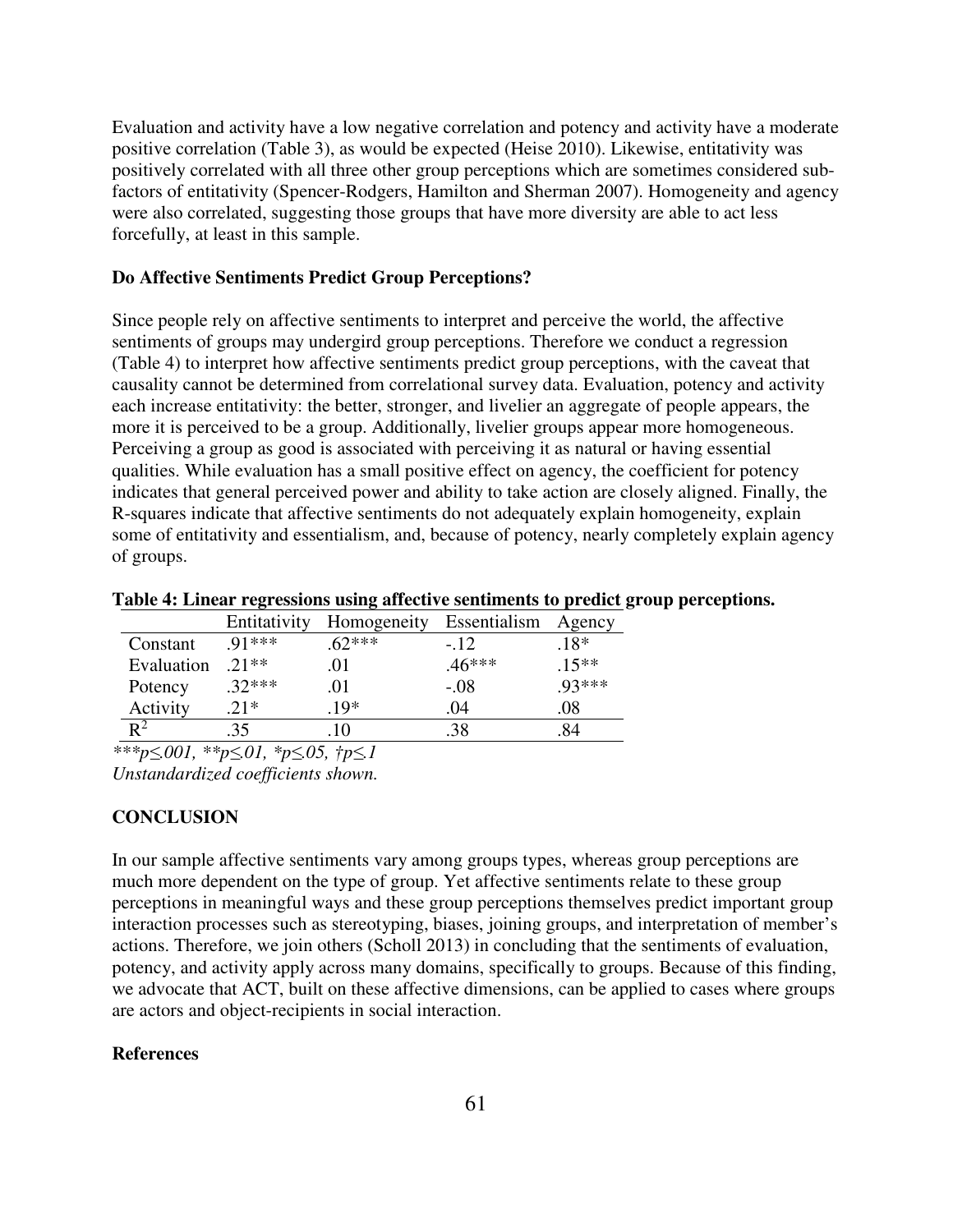Campbell, Donald T. 1958. "Common Fate, Similarity, and Other Indices of the Status of Aggregates of Persons as Social Entities." *Systems Research and Behavioral Science* 3(1):14-25.

Francis, Clare and David R. Heise. 2008. "Emotions on the Job: Supporting and Threatening Face in Work Organizations." Pp. 107-29 in *Social Structure and Emotion*: Elsevier.

Francis, Linda E. 1997. "Ideology and Interpersonal Emotion Management: Redefining Identity in Two Support Groups." *Social Psychology Quarterly* 60(2):153-71.

Hamilton, David L. 2007. "Understanding the Complexities of Group Perception: Broadening the Domain." *European Journal of Social Psychology* 37:1077-101.

Hamilton, David L., Steven J. Sherman and Julie S. Rodgers. 2004. "Perceiving the Groupness of Groups: Entitativity, Homogeneity, Essentialism, and Stereotypes." Pp. 39-60 in *The Psychology of Group Perception: Perceived Variability, Entitativity, and Essentialism*, edited by V. Yzerbyt, C. M. Judd and O. Corneille. New York: Psychology Press.

Haslam, Nick, Louis Rothschild and Donald Ernst. 2000. "Essentialist Beliefs About Social Categories." *British Journal of Social Psychology* 39(1):113-27.

Heise, David R. and Steven J. Lerner. 2006. "Affect Control in International Interactions." *Social Forces* 85(2):993-1010.

Heise, David R. 2007. *Expressive Order: Confirming Sentiments in Social Actions*. New York: Springer.

Heise, David R. 2010. *Surveying Cultures: Discovering Shared Conceptions and Sentiments*: Wiley.

Heise, David R. 2013. "Modeling Interactions in Small Groups." *Social Psychology Quarterly* 76(1):52-72.

Lickel, Brian, David L. Hamilton, Grazyna Wieczorkowska, Amy Lewis, Steven J. Sherman and A. Neville Uhles. 2000. "Varieties of Groups and the Perception of Group Entitativity." *Journal of Personality and Social Psychology* 78(2):223-46.

MacKinnon, Neil J. and Jeffery Bowlby. 2000. "The Affective Dynamic of Sterotyping and Intergroup Relations." *Advances in Group Processes* 17:37-76.

MacKinnon, Neil J. and Dawn T. Robinson. 2014. "Back to the Future: 25 Years of Research in Affect Control Theory." *Advances in Group Processes (Advances in Group Processes, Volume 31) Emerald Group Publishing Limited* 31:139-73.

Morgan, Jonathan Howard. 2018. "The Duality of Identities and Groups: The Effects of Status Homophily on Social Interactions and Relations." Disseration, Duke University.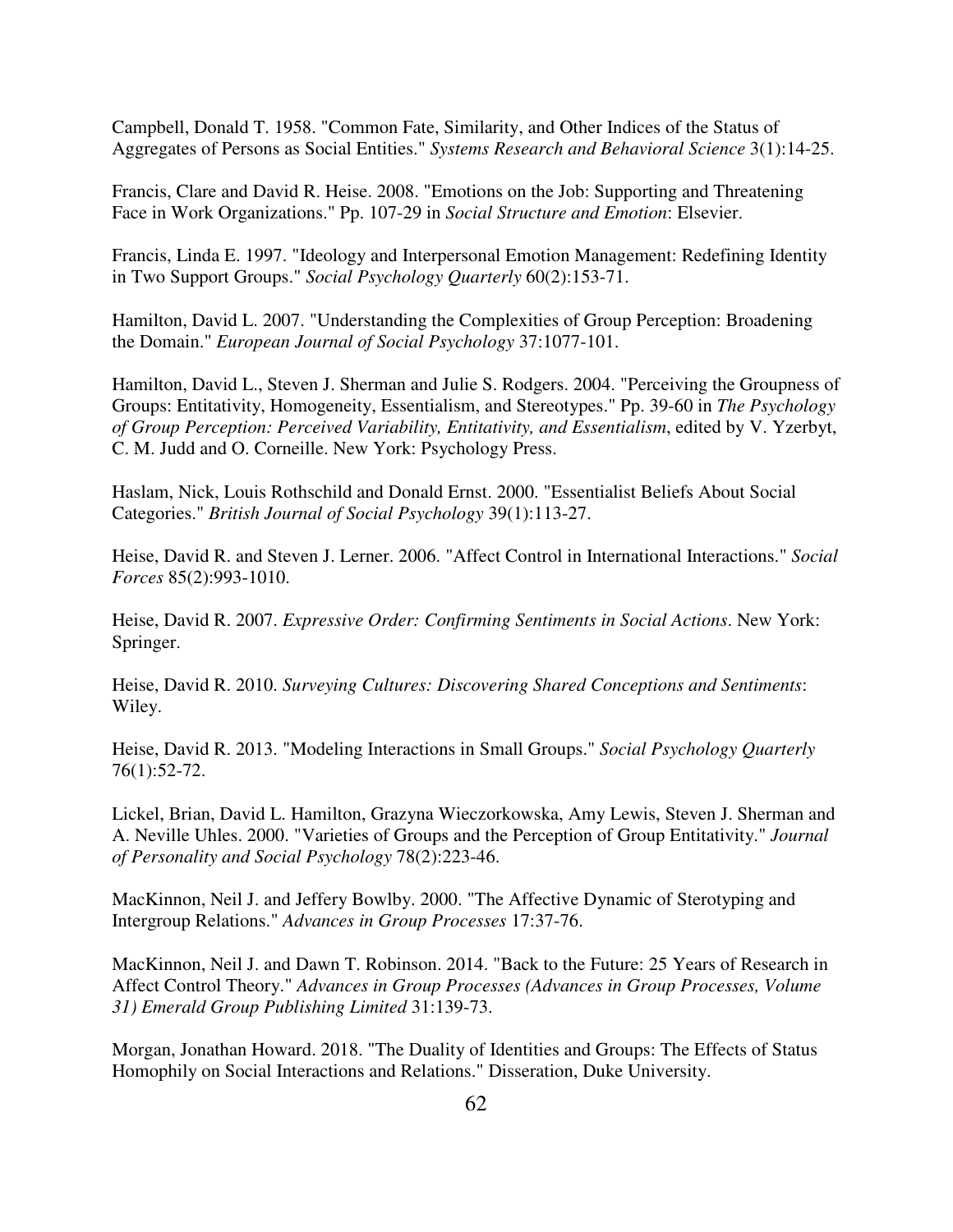Osgood, Charles E., G. J. Suci and P. H. Tannenbaum. 1957. *The Measurement of Meaning*. Urbana: University of Illinois.

Osgood, Charles E., W. E. May and M. S. Miron. 1975. *Cross-Cultural Universals of Affective Meaning*. Urbana: University of Illinois.

Rai, Tage S. and Daniel Diermeier. 2015. "Corporations Are Cyborgs: Organizations Elicit Anger but Not Sympathy When They Can Think but Cannot Feel." *Organizational Behavior and Human Decision Processes* 126:18-26.

Robinson, Dawn T. and Lynn Smith-Lovin. 2006. "Affect Control Theory." Pp. 137-64 in *Contemporary Social Psychological Theories*, edited by P. J. Burke. Stanford: Stanford University Press.

Rogers, Kimberly B., Tobias Schröder and Wolfgang Scholl. 2013. "The Affective Structure of Stereotype Content Behavior and Emotion in Intergroup Context." *Social Psychology Quarterly* 76(2):125-50.

Rothbart, Myron and Marjorie Taylor. 1992. "Category Labels and Social Reality: Do We View Social Categories as Natural Kinds?" Pp. 11-36 in *Language, Interaction and Social Cognition.* Thousand Oaks, CA, US: Sage Publications, Inc.

Schneider, Andreas. 2002. "Behaviour Prescriptions Versus Professional Identities in Multi-Cultural Corporations: A Cross-Cultural Computer Simulation." *Organization Studies* 23(1):105- 31.

Scholl, Wolfgang. 2013. "The Socio-Emotional Basis of Human Interaction and Communication: How We Construct Our Social World." *Social Science Information* 52(1):3-33.

Schröder, Tobias, Kimberly B. Rogers, Shuichirou Ike, Julija N. Mell and Wolfgang Scholl. 2013. "Affective Meanings of Stereotyped Social Groups in Cross-Cultural Comparison." *Group Processes & Intergroup Relations* 16(6):717-33.

Shank, Daniel B. and Rohan Lulham. 2017. "Products as Affective Modifiers of Identities." *Sociological Perspectives* 60(1):186-205. doi: 10.1177/0731121416629996.

Skrandies, Wolfgang. 2011. "The Structure of Semantic Meaning: A Developmental Study." *Japanese Psychological Research* 53(1):65-76.

Smith-Lovin, Lynn and William Douglass. 1992. "An Affect-Control Analysis of Two Religious Groups." in *Social Perspectives on Emotion*, edited by D. D. Franks and V. Gecas. Greenwich, Connecticut: Jai Press.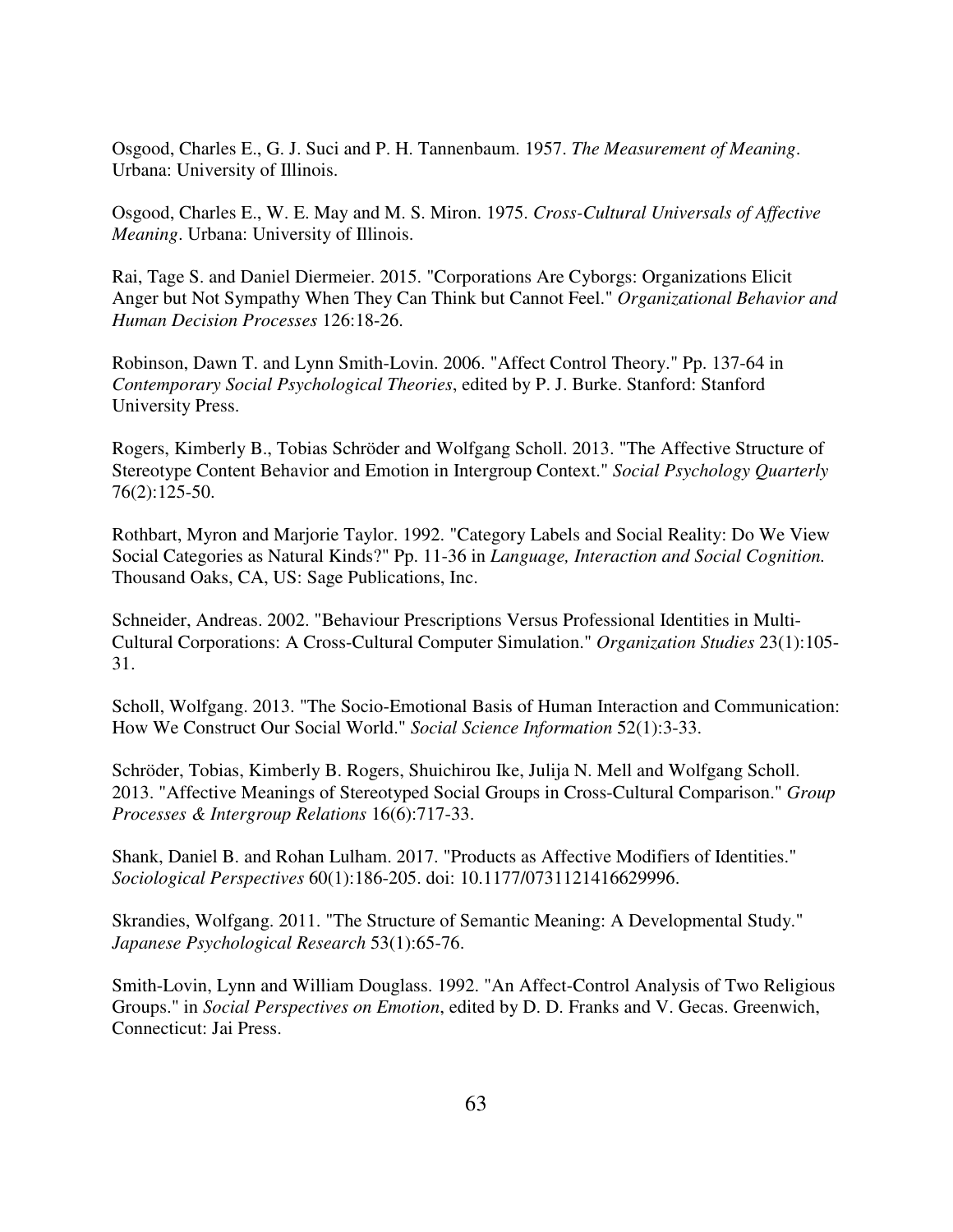Spencer-Rodgers, Julie, David L. Hamilton and Steven J. Sherman. 2007. "The Central Role of Entitativity in Stereotypes of Social Categories and Task Groups." *Journal of Personality and Social Psychology* 92(3):369-88.

|              | Question                                    | <b>Scale Low</b>   | Scale High         |
|--------------|---------------------------------------------|--------------------|--------------------|
|              |                                             | Endpoint<br>$(-4)$ | Endpoint<br>$(+4)$ |
| Entitativity | Some groups have the characteristics of a   | Not at all         | Completely         |
|              | 'group' more than others do. To what extent |                    |                    |
|              | [does/do] [concept] qualify as a 'group'?   |                    |                    |
| Homogeneity  | Overall, how similar are [members of]       | Not at all         | Extremely          |
|              | [concept] to each other?                    | similar            | similar            |
| Essentialism | Some groups are more natural than others,   | Artificial         | Natural            |
|              | whereas others are more artificial. Where   |                    |                    |
|              | would you place [concept]?                  |                    |                    |
| Agency       | To what extent can [concept] make things    | Not at all         | Completely         |
|              | happen (e.g., produce outcomes)             |                    |                    |

# **APPENDIX A: GROUP PERCEPTION QUESTIONS**

*All questions taken from Spencer-Rodgers, Hamilton and Sherman (2007: study 2).* 

# **APPENDIX B: GROUP TYPE, AFFECTIVE SENTIMENTS, AND GROUP PERCEPTIONS BY CONCEPT**

|                                     | $Group$ $Type(s)^a$ | Evaluation | Potency | Activity | Entitativity | Homogeneity | Essentialism | Agency  |
|-------------------------------------|---------------------|------------|---------|----------|--------------|-------------|--------------|---------|
| An Angry Mob                        | A                   | $-2.70$    | 2.18    | 3.09     | 2.15         | 1.22        | 0.25         | 1.95    |
| A Book Club                         | P/T                 | 2.01       | $-0.70$ | $-1.99$  | 2.19         | 1.06        | 0.69         | $-0.71$ |
| Californians†                       | C/A                 | 0.73       | 0.78    | 0.99     | 0.84         | $-0.22$     | 0.27         | 0.89    |
| A Cast of a Play†                   | P/T                 | 1.85       | 0.75    | 1.42     | 2.48         | 1.10        | $-0.33$      | 1.41    |
| <b>Chess Tournament Competitors</b> | A                   | 1.44       | 0.97    | $-1.69$  | 0.65         | 1.11        | $-0.22$      | 0.24    |
| Classmates                          | $\mathbf P$         | 1.00       | 0.37    | 0.69     | 1.31         | $-0.36$     | 0.42         | 0.84    |
| A Club Sports Team                  | P/T                 | 1.27       | 1.51    | 2.03     | 2.33         | 1.33        | 0.46         | 1.57    |
| A Crowd                             | A                   | $-0.09$    | 1.15    | 1.86     | 0.87         | $-0.65$     | 0.65         | 0.98    |
| A Cult                              | P/T                 | $-2.31$    | 1.20    | 0.70     | 2.47         | 2.30        | $-1.33$      | 0.62    |
| A Customer Service Department       | $\mathbf C$         | 0.75       | 0.24    | 0.70     | $-0.02$      | $-0.24$     | $-1.89$      | 1.02    |
| Elderly People†                     | $\mathcal{C}$       | 1.63       | $-1.46$ | $-2.28$  | 1.49         | 0.22        | 2.38         | 0.35    |
| <b>Elementary School Students</b>   | C/A                 | 1.90       | $-0.81$ | 2.75     | 1.75         | 0.60        | 1.98         | $-0.18$ |
| An Environmental Organization†      | $\mathbf T$         | 1.91       | 1.20    | 1.24     | 1.74         | 1.62        | 0.17         | 1.69    |
| An Estranged Family                 | $\mathbf{P}$        | $-0.42$    | $-1.19$ | $-0.81$  | $-0.59$      | $-0.21$     | 0.76         | $-1.52$ |
| <b>Estranged Friends</b>            | $\mathbf P$         | $-0.79$    | $-0.87$ | $-1.22$  | $-2.22$      | $-1.46$     | $-0.96$      | $-1.67$ |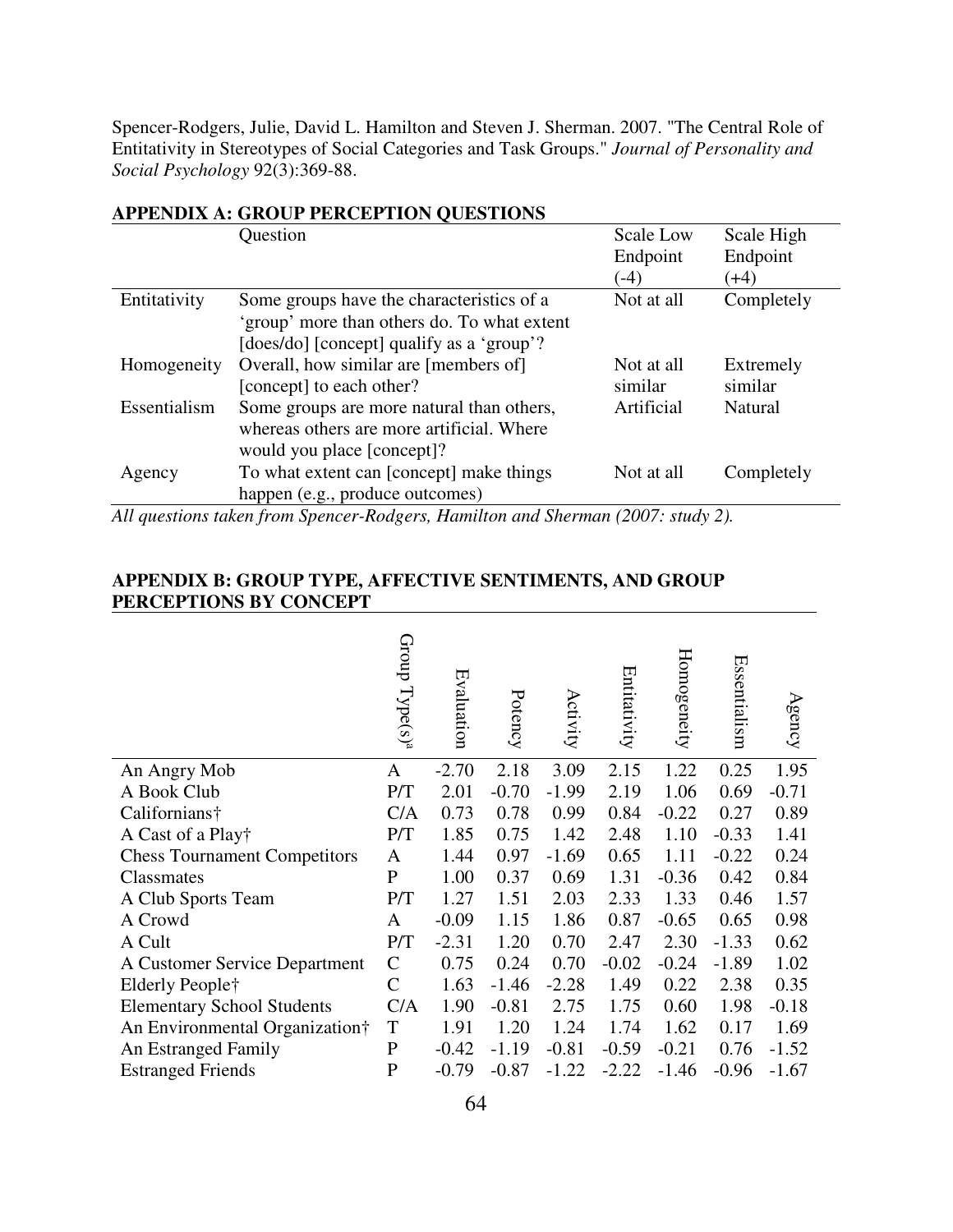| A Family                     | $\mathbf{P}$   | 2.16    | 1.45    | 1.16    | 3.06    | 1.96    | 3.32          | 2.21    |
|------------------------------|----------------|---------|---------|---------|---------|---------|---------------|---------|
| <b>Fast Food Servers</b>     | T/C            | 0.86    | $-0.85$ | 1.42    | 0.06    | $-0.21$ | $-1.08$       | 0.42    |
| A Firing Squad               | T              | $-1.90$ | 2.53    | 2.48    | 0.96    | 0.29    | $-1.82$       | 2.61    |
| A Fraternity*                | C/A            | $-0.29$ | 0.67    | 2.31    | 2.64    | 2.04    | $-0.58$       | 1.09    |
| Fraternity Brothers*         | $\mathbf{P}$   | $-0.56$ | 0.92    | 2.08    | 2.51    | 1.93    | $-0.16$       | 1.16    |
| Friends                      | ${\bf P}$      | 2.23    | 1.29    | 0.98    | 2.26    | 1.30    | 2.11          | 1.70    |
| <b>Funeral Mourners</b>      | A              | 0.99    | $-0.90$ | $-1.91$ | 0.17    | 0.23    | 0.98          | $-1.04$ |
| Hispanics/Latinos†           | $\overline{C}$ | 1.27    | 0.49    | 0.87    | 1.65    | 0.89    | 2.14          | 1.38    |
| Hoarders                     | $\overline{C}$ | $-1.10$ | $-1.87$ | $-1.65$ | 0.02    | 1.26    | 0.05          | $-1.79$ |
| Human Rights Activists       | T/C            | 1.31    | 1.63    | 2.24    | 2.21    | 1.72    | 0.92          | 1.90    |
| A Hung Jury                  | T              | $-0.58$ | $-0.56$ | $-1.34$ | 0.73    | $-2.02$ | $-1.58$       | $-0.95$ |
| An Infant Playgroup          | $\mathbf P$    | 1.91    | $-1.90$ | 1.90    | 1.14    | 1.30    | 0.70          | $-1.84$ |
| Intellectuals                | $\mathcal{C}$  | 1.53    | 1.57    | $-0.15$ | 0.61    | 0.37    | 0.88          | 1.92    |
| <b>Internet Bloggers</b>     | C/A            | 0.16    | 0.47    | 0.34    | 0.09    | $-0.61$ | $-1.28$       | 0.37    |
| <b>Internet Stalkers</b>     | $\mathcal{C}$  | $-2.30$ | $-0.16$ | $-0.66$ | $-0.03$ | 0.87    | $-1.26$       | $-0.13$ |
| Jews†                        | $\overline{C}$ | 1.44    | 1.07    | 0.29    | 2.30    | 0.55    | 2.32          | 1.62    |
| A Jury†                      | T              | 1.03    | 2.44    | $-0.84$ | 2.17    | $-0.67$ | $-1.02$       | 2.91    |
| Juvenile Delinquents         | $\mathcal{C}$  | $-1.80$ | $-0.56$ | 1.88    | 0.49    | 0.23    | $-0.09$       | $-0.77$ |
| Meth Addicts*                | $\overline{C}$ | $-2.06$ | $-2.31$ | 1.10    | 0.37    | 1.19    | $-0.96$       | $-2.10$ |
| A Meth Lab Group*            | $P-T$          | $-2.59$ | 0.07    | 1.24    | $-0.16$ | 1.22    | $-1.69$       | 0.53    |
| A Needy Family               | $\mathbf{P}$   | 0.65    | $-2.01$ | $-0.51$ | 0.75    | 1.11    | 1.81          | $-1.36$ |
| Newborns                     | $\mathcal{C}$  | 1.97    | $-3.02$ | $-0.43$ | 0.22    | 1.35    | 2.32          | $-2.19$ |
| <b>Night Security Guards</b> | T/C            | 1.25    | 0.86    | $-0.65$ | $-0.13$ | $-0.02$ | $-0.43$       | 0.79    |
| <b>Nursing Home Patients</b> | C/A            | 1.42    | $-2.22$ | $-2.61$ | 1.18    | 0.88    | 0.57          | $-2.00$ |
| A Political Party            | C/A            | $-0.68$ | 2.24    | 1.44    | 2.74    | 1.95    | $-1.00$       | 2.24    |
| <b>Prison Cellmates</b>      | $\mathbf P$    | $-2.08$ | $-0.65$ | 1.10    | 0.84    | 0.69    | $-0.98$       | $-1.33$ |
| A Prison Work Team           | T              | $-0.77$ | $-0.53$ | 0.93    | 1.55    | 0.33    | $-1.00$       | 0.65    |
| Protesters                   | A              | 0.48    | 1.48    | 2.28    | 1.93    | 0.90    | 0.55          | 1.23    |
| A Quilting Group             | P/T            | 1.88    | $-0.76$ | $-1.58$ | 1.67    | 1.52    | 0.94          | 0.50    |
| Referees                     | T/C            | 0.70    | 1.76    | 1.54    | 0.91    | 1.07    | $-0.40$       | 2.21    |
| A Rioting Crowd              | A              | $-2.40$ | 2.02    | 2.81    | 1.77    | 1.11    | 0.11          | 1.81    |
| A Role Playing Group         | P/T            | 1.49    | $-0.02$ | 0.54    | 1.63    | 1.15    | $-0.98$       | $-0.38$ |
| <b>Sales Associates</b>      | T/C            | 0.38    | $-0.03$ | 1.47    | 0.27    |         | $0.12 - 1.06$ | 0.81    |
| Scrooges                     | C              | $-2.11$ | 0.42    | $-0.64$ | $-1.17$ | 0.83    | $-0.40$       | $-0.46$ |
| Senior Citizens              | $\mathcal{C}$  | 1.88    | $-0.89$ | $-2.33$ | 2.02    | 0.87    | 2.57          | 0.40    |
| A Sex Trafficking Ring       | T              | $-3.41$ | 2.05    | 1.01    | 1.03    | 1.00    | $-2.03$       | 1.33    |
| A Soup Kitchen Line          | A              | 1.44    | $-0.37$ | 0.30    | $-0.23$ | 0.36    | 0.39          | $-0.23$ |
| A Sports Team                | P/T            | 1.33    | 1.86    | 2.59    | 2.86    | 1.46    | 0.27          | 2.22    |
| <b>Strip Club Customers</b>  | A              | $-1.10$ | $-0.71$ | 0.95    | $-0.63$ | 0.65    | $-1.43$       | $-1.54$ |
| A Student Campus Committee†  | T              | 1.45    | 1.18    | 1.39    | 1.82    | 0.90    | $-0.28$       | 1.59    |
| A Suicide Cult               | P/T            | $-2.96$ | 0.02    | $-0.25$ | 1.75    | 1.57    | $-1.70$       | 0.88    |
| Telemarketers                | T/C            | $-2.01$ | $-1.30$ | 1.65    | 0.55    | 0.48    | $-2.10$       | $-1.03$ |
| A Terrorist Cell*            | P/T            | $-3.18$ | 1.24    | 1.13    | 1.75    | 1.13    | $-1.25$       | 1.31    |
| Terrorists*                  | $\mathsf{C}$   | $-3.21$ | 1.39    | 2.17    | 1.47    | 1.48    | $-0.74$       | 2.12    |
| A Theater Audience           | A              | 1.05    | $-0.06$ | $-1.07$ | $-0.27$ | $-1.19$ | $-0.77$       | $-1.23$ |